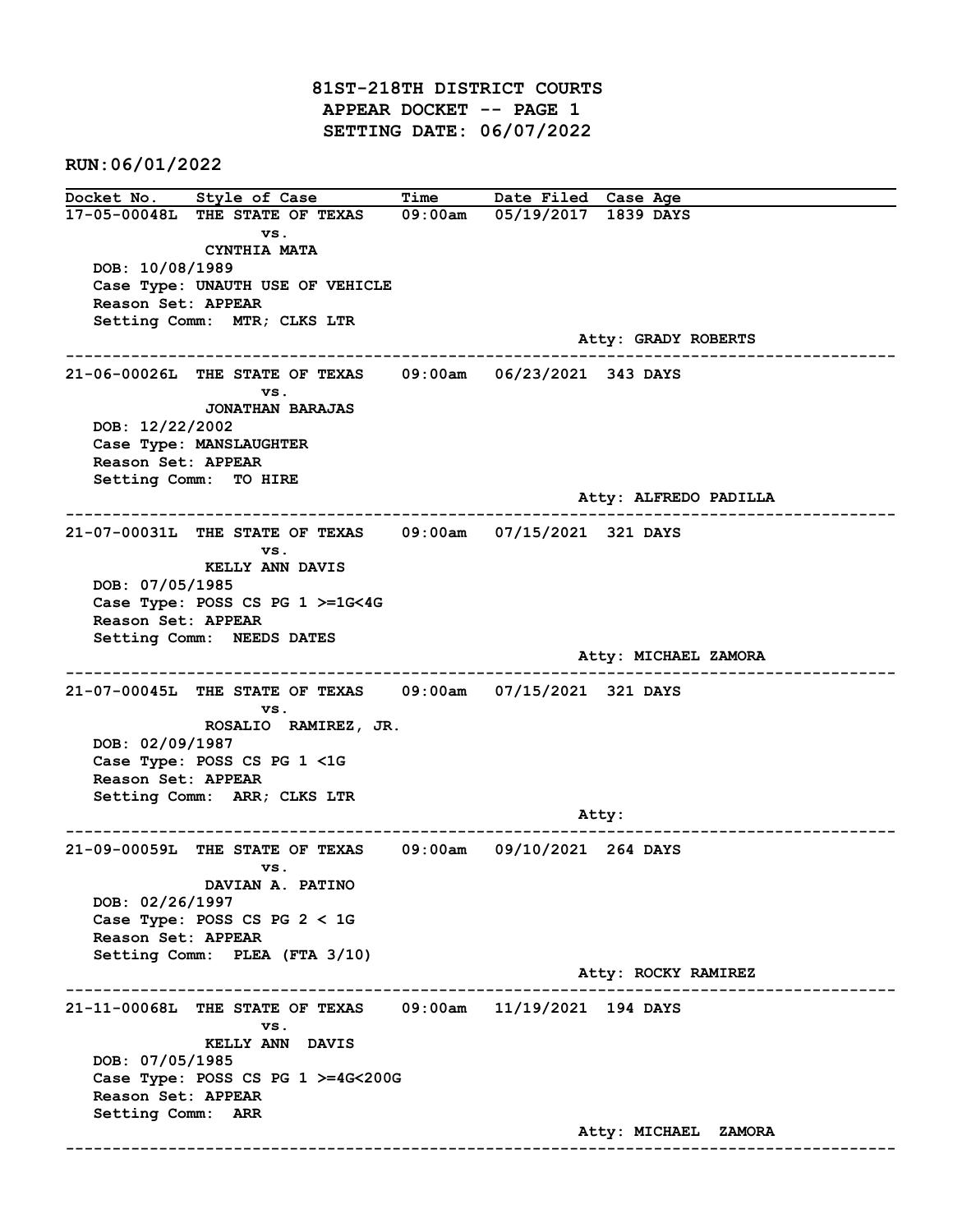81ST-218TH DISTRICT COURTS APPEAR DOCKET -- PAGE 2 SETTING DATE: 06/07/2022

RUN:06/01/2022

Docket No. Style of Case Time Date Filed Case Age 22-03-00011L THE STATE OF TEXAS 09:00am 03/18/2022 75 DAYS vs. OLIVER JOSEPH JORDAN DOB: 02/16/1966 Case Type: SMUGGLING OF PERSONS Reason Set: APPEAR Setting Comm: TO HIRE and the control of the control of the control of the control of the control of the control of the control of the control of the control of the control of the control of the control of the control of the control of the cont ------------------------------------------------------------------------------------------------------------------------ 22-05-00018L THE STATE OF TEXAS 09:00am 05/06/2022 26 DAYS vs. AHMED M. ABDELQADER DOB: 07/21/1999 Case Type: SMUGGLING OF PERSONS Reason Set: APPEAR Setting Comm: ARR and the control of the control of the control of the control of the control of the control of the control of the control of the control of the control of the control of the control of the control of the control of the cont ------------------------------------------------------------------------------------------------------------------------ 22-05-00019L THE STATE OF TEXAS 09:00am 05/06/2022 26 DAYS vs. MAURESE L.R BEASLEY DOB: 06/13/2003 Case Type: AGG ASSAULT AGAINST PUBLIC SERVANT Reason Set: APPEAR Setting Comm: ARR Atty: MICHAEL ZAMORA ------------------------------------------------------------------------------------------------------------------------ 22-05-00020L THE STATE OF TEXAS 09:00am 05/06/2022 26 DAYS vs. PRICILLA D. BRAVO DOB: 02/20/2001 Case Type: SMUGGLING OF PERSONS Reason Set: APPEAR Setting Comm: ARR Atty: GRADY ROBERTS ------------------------------------------------------------------------------------------------------------------------ 22-05-00021L THE STATE OF TEXAS 09:00am 05/06/2022 26 DAYS vs. JUSTIN R. CUELLAR DOB: 03/10/1993 Case Type: EVADING ARREST DET W/VEH Reason Set: APPEAR Setting Comm: ARR Atty: ------------------------------------------------------------------------------------------------------------------------ 22-05-00022L THE STATE OF TEXAS 09:00am 05/06/2022 26 DAYS vs. ALEJANDRA FLORES DOB: 04/06/1995 Case Type: SMUGGLING OF PERSONS Reason Set: APPEAR Setting Comm: ARR Atty: ADRIAN PEREZ ------------------------------------------------------------------------------------------------------------------------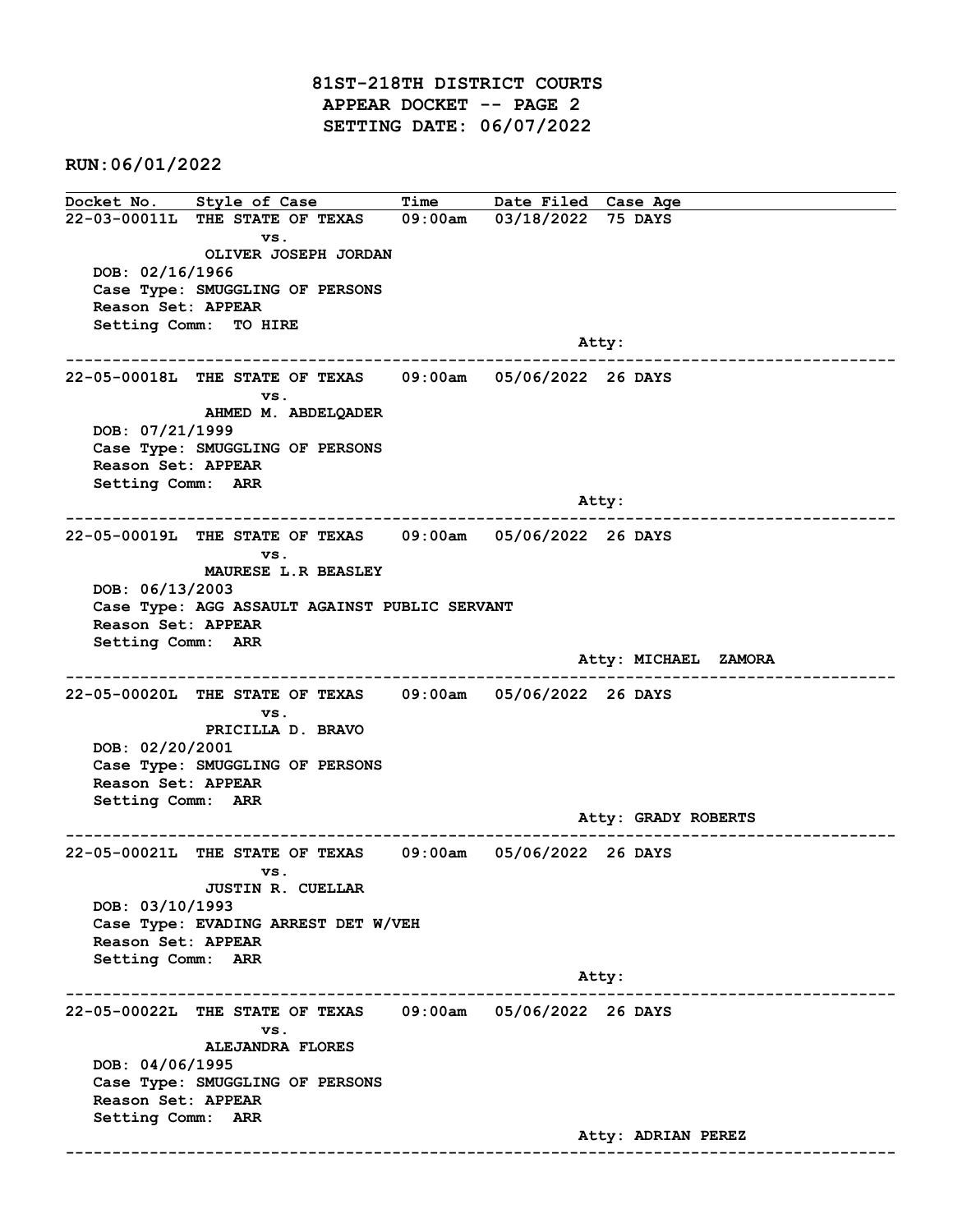81ST-218TH DISTRICT COURTS APPEAR DOCKET -- PAGE 3 SETTING DATE: 06/07/2022

RUN:06/01/2022

Docket No. Style of Case Time Date Filed Case Age 22-05-00023L THE STATE OF TEXAS 09:00am 05/06/2022 26 DAYS vs. ROSA FUENTES DOB: 03/12/1999 Case Type: SMUGGLING OF PERSONS Reason Set: APPEAR Setting Comm: ARR and the control of the control of the control of the control of the control of the control of the control of the control of the control of the control of the control of the control of the control of the control of the cont ------------------------------------------------------------------------------------------------------------------------ 22-05-00024L THE STATE OF TEXAS 09:00am 05/06/2022 26 DAYS vs. SERGIO GALIINDO-DIAZ DOB: 10/08/1988 Case Type: SMUGGLING OF PERSONS Reason Set: APPEAR Setting Comm: ARR Atty: ------------------------------------------------------------------------------------------------------------------------ 22-05-00025L THE STATE OF TEXAS 09:00am 05/06/2022 26 DAYS vs. JONATHAN GUZMAN DOB: 08/22/2001 Case Type: EVADING ARREST DET W/VEH Reason Set: APPEAR Setting Comm: ARR and the control of the control of the control of the control of the control of the control of the control of the control of the control of the control of the control of the control of the control of the control of the cont ------------------------------------------------------------------------------------------------------------------------ 22-05-00026L THE STATE OF TEXAS 09:00am 05/06/2022 26 DAYS vs. ANTONY J. HANKINS DOB: 10/13/1971 Case Type: UNAUTH USE OF MOTOR VEHICLE Reason Set: APPEAR Setting Comm: ARR example of the contract of the contract of the contract of the contract of the contract of the contract of the contract of the contract of the contract of the contract of the contract of the contract of the contract of the ------------------------------------------------------------------------------------------------------------------------ 22-05-00027L THE STATE OF TEXAS 09:00am 05/06/2022 26 DAYS vs. CASSANDRA MIRELES-TORRE DOB: 12/06/1990 Case Type: EVADING ARREST/DET USING VEH Reason Set: APPEAR Setting Comm: ARR Atty: KYLE ERNST ------------------------------------------------------------------------------------------------------------------------ 22-05-00028L THE STATE OF TEXAS 09:00am 05/06/2022 26 DAYS vs. RICARDO JR MONTALVO DOB: 08/14/1979 Case Type: UNAUTH USE OF MOTOR VEHICLE Reason Set: APPEAR Setting Comm: ARR and the control of the control of the control of the control of the control of the control of the control of the control of the control of the control of the control of the control of the control of the control of the cont ------------------------------------------------------------------------------------------------------------------------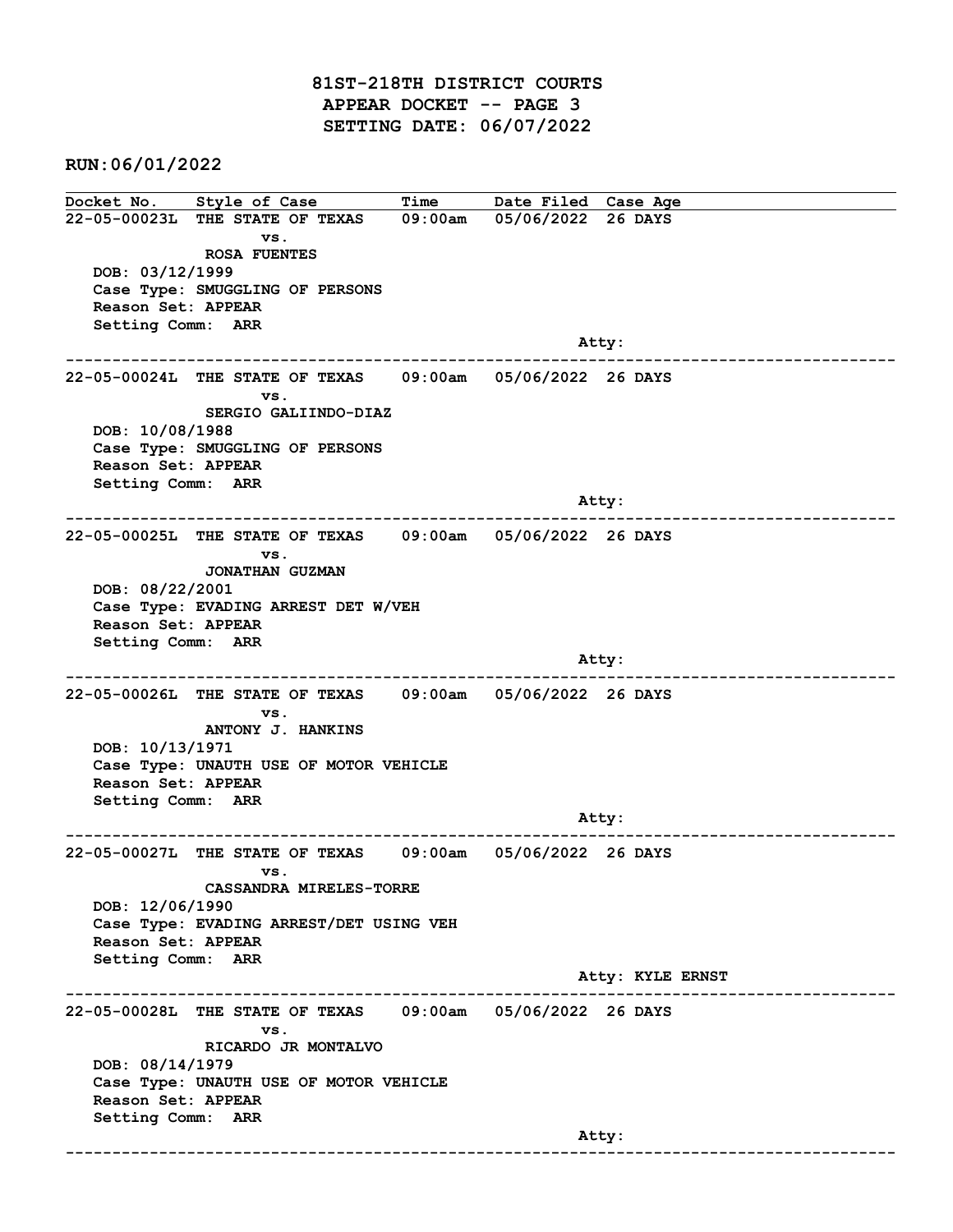81ST-218TH DISTRICT COURTS APPEAR DOCKET -- PAGE 4 SETTING DATE: 06/07/2022

RUN:06/01/2022

Docket No. Style of Case Time Date Filed Case Age 22-05-00029L THE STATE OF TEXAS 09:00am 05/06/2022 26 DAYS vs. CARLOS A.G. MORAN DOB: 03/28/1997 Case Type: SMUGGLING OF PERSONS Reason Set: APPEAR Setting Comm: ARR Atty: MICHAEL ZAMORA ------------------------------------------------------------------------------------------------------------------------ 22-05-00030L THE STATE OF TEXAS 09:00am 05/06/2022 26 DAYS vs. VALERIE RAMIREZ DOB: 01/17/1974 Case Type: SMUGGLING OF PERSONS Reason Set: APPEAR Setting Comm: ARR Atty: KYLE ERNST ------------------------------------------------------------------------------------------------------------------------ 22-05-00031L THE STATE OF TEXAS 09:00am 05/06/2022 26 DAYS vs. JERRIGO C.W. RASMUS DOB: 11/30/2000 Case Type: EVADING ARREST DET W/VEH Reason Set: APPEAR Setting Comm: ARR Atty: KATHLEEN 'KATIE' ROBERTS ------------------------------------------------------------------------------------------------------------------------ 22-05-00032L THE STATE OF TEXAS 09:00am 05/06/2022 26 DAYS vs. JUAN CARLOS TREVINO, JR DOB: 11/02/1993 Case Type: EVADING ARREST DETENTION W/VEH Reason Set: APPEAR Setting Comm: ARR Atty: RICHARD BRIGGS ------------------------------------------------------------------------------------------------------------------------ 22-05-00033L THE STATE OF TEXAS 09:00am 05/06/2022 26 DAYS vs. ARTURO VASQUEZ DOB: 06/16/2004 Case Type: EVADING ARREST DET W/VEH Reason Set: APPEAR Setting Comm: ARR Atty: ------------------------------------------------------------------------------------------------------------------------ 22-05-00034L THE STATE OF TEXAS 09:00am 05/06/2022 26 DAYS vs. LAURA VASQUEZ-HERNANDEZ DOB: 04/19/1990 Case Type: SMUGGLING OF PERSONS Reason Set: APPEAR Setting Comm: ARR and the control of the control of the control of the control of the control of the control of the control of the control of the control of the control of the control of the control of the control of the control of the cont ------------------------------------------------------------------------------------------------------------------------